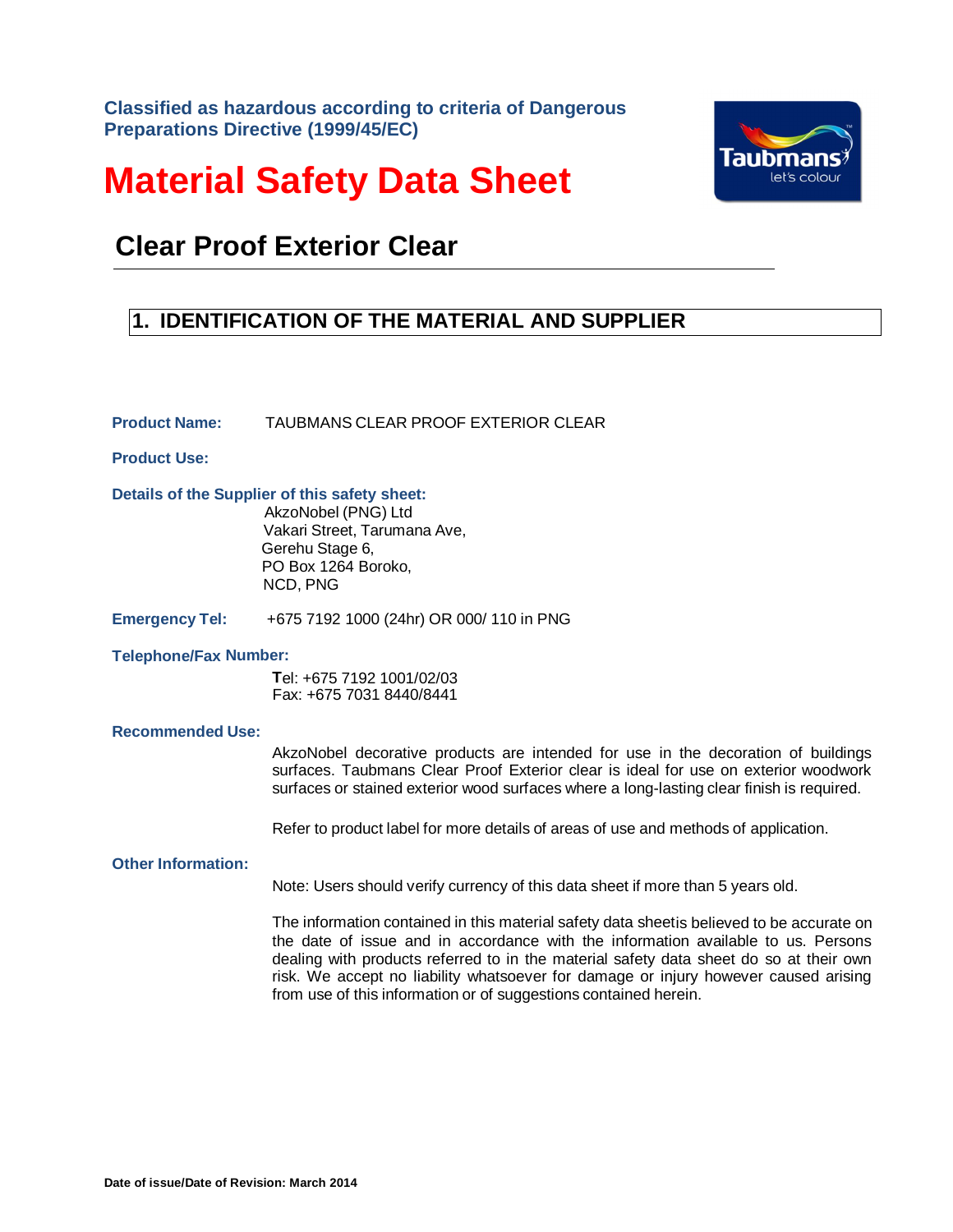### **2. HAZARDS IDENTIFICATION**

This product has been assessed under the Dangerous Preparations Directive (1999/45/EC)and is classified as follows.

| <b>Indication(s) of Danger:</b>  |                                                     | Dangerous for the Environment.                                                                                                                                                                 |  |  |
|----------------------------------|-----------------------------------------------------|------------------------------------------------------------------------------------------------------------------------------------------------------------------------------------------------|--|--|
| <b>Symbol Letter(s):</b>         |                                                     | N                                                                                                                                                                                              |  |  |
| <b>Category (ies) of Danger:</b> |                                                     | Flammable, Dangerous for the Environment                                                                                                                                                       |  |  |
| <b>Risk Phrase(s):</b>           |                                                     |                                                                                                                                                                                                |  |  |
|                                  | R <sub>10</sub><br>R51/53<br>R <sub>67</sub><br>R66 | Flammable.<br>Toxic to aquatic organisms, may cause effects in the aquatic environment.<br>Vapors may cause drowsiness and dizziness.<br>Repeated exposure may cause skin dryness or cracking. |  |  |
|                                  |                                                     | Contains CODALT CADDOVVILATE FTUVL METUVL IZETOVIME and DIDEDIDVI                                                                                                                              |  |  |

Contains COBALT CARBOXYLATE, ETHYL METHYL KETOXIME, and PIPERIDYL DERIVATIVE. May produce an allergic reaction.

Information on Occupational Exposure Limits is given in Section 8.

### **3. COMPOSITION/INFORMATION ON INGREDIENTS**

Substances presenting a physico-chemical, health or environmental hazard within the meaning of the Dangerous Substances Directive 67/548/EEC or which are assigned occupational exposure limits.

| EC No. | <b>CAS No.</b> | <b>HAZARDOUS INGREDIENTS</b>                                                | $\frac{0}{0}$ | <b>CLASSIFICATION</b> |                                     |              |
|--------|----------------|-----------------------------------------------------------------------------|---------------|-----------------------|-------------------------------------|--------------|
|        |                | 265-185-4 64742-82-1 NAPHTHA (PETROLEUM),<br><b>HYDRODESULFURIZED HEAVY</b> | 25-50         | N. Xn                 | R <sub>10</sub> -51/53-65-<br>66-67 |              |
|        |                | 265-185-4 64742-82-1 NAPHTHA (PETROLEUM),<br><b>HYDRODESULFURIZED HEAVY</b> | $10 - 25$     | N. Xn                 | R10-51/53-65-<br>66-67              |              |
|        |                | 255-437-1 41556-26-7 PIPERIDYL DERIVATIVE                                   | < 1.0         | N. Xi                 | R43-50/53                           |              |
|        |                | 68409-81-4 COBALT CARBOXYLATE                                               | ~1.0          | N. Xn                 | R22-38-43-51/53                     |              |
|        |                | 202-496-6 96-29-7 ETHYL METHYL KETOXIME                                     | < 1.0         | Xn.                   | R21-40-41-43                        | Carc. Cat. 3 |
|        |                | 280-060-4 82919-37-7 PIPERIDYL DERIVATIVE                                   | ~1.0          | N. Xi                 | R43-50/53                           |              |

Note: The text for R phrase codes shown above (if any) is given in section 16.

Note: 'EC Number' if quoted is the EINECS or ELINCS number.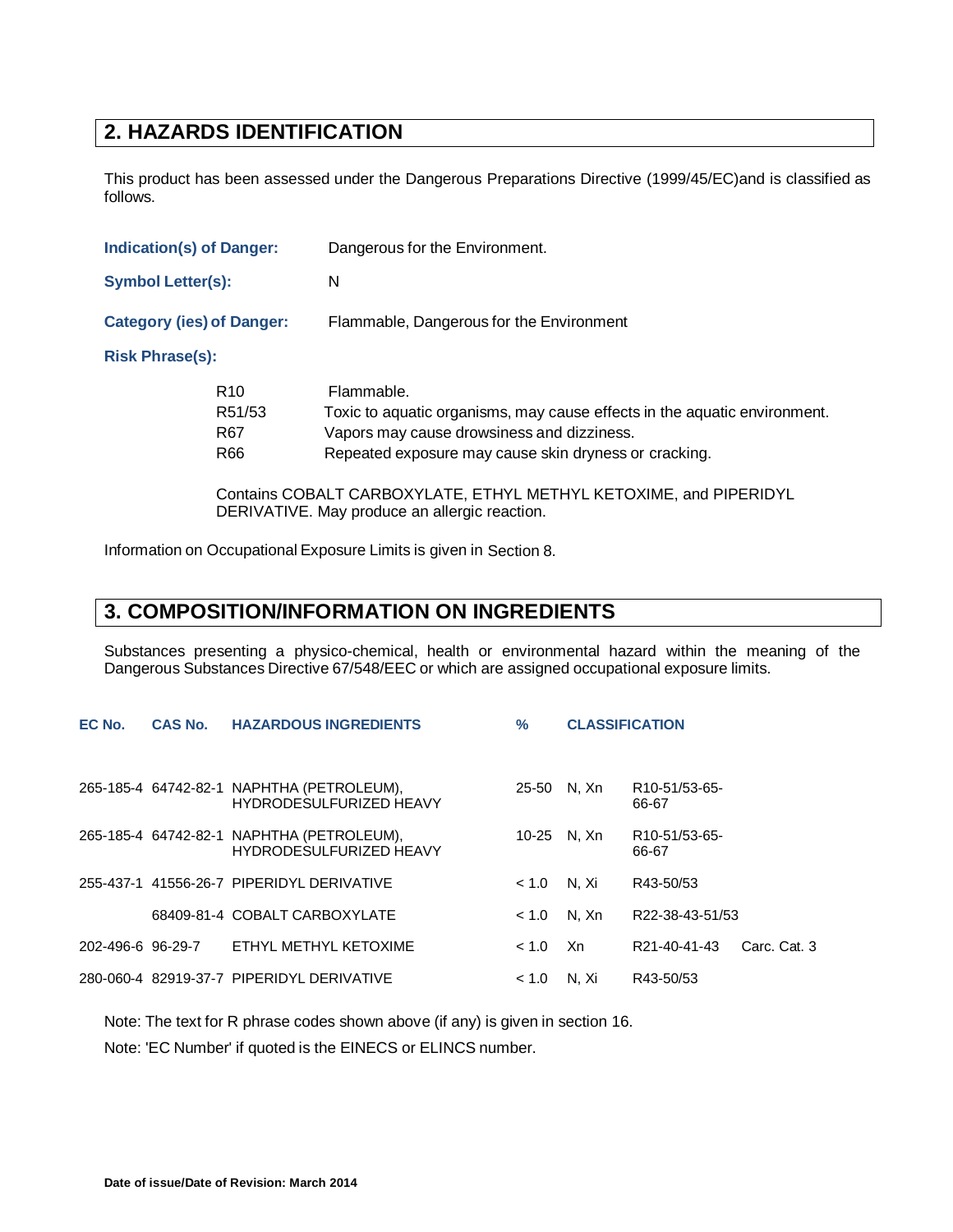### **4. FIRST AID MEASURES**

In all cases of doubt, or where symptoms persist, seek medical attention. Never give anything by mouth to an unconscious person.

| <b>INHALATION:</b>   | Remove to fresh air, keep patient warm and at rest. If breathing is irregular or stopped<br>administer artificial respiration. Give nothing by mouth. If unconscious place in the recovery<br>position. Seek medical advice. |
|----------------------|------------------------------------------------------------------------------------------------------------------------------------------------------------------------------------------------------------------------------|
| <b>EYE CONTACT:</b>  | Remove contact lenses. Irrigate copiously with clean, fresh water for at least 10 minutes,<br>holding lids apart. Seek medical advice.                                                                                       |
| <b>SKIN CONTACT:</b> | Remove contaminated clothing, wash skin thoroughly with soap and water, or use a<br>proprietary skin cleanser. Do not use solvents or thinners. Seek medical advice if<br>symptoms persist.                                  |
| <b>INGESTION:</b>    | If accidentally swallowed, DO NOT INDUCE VOMITING. Keep at<br>rest and obtain medical attention.                                                                                                                             |

### **5. FIRE FIGHTING MEASURES**

#### **Suitable Extinguishing Media:**

|                         | Recommended - alcohol resistant foam, CO2, powders.<br>Not to be used - water jet.                                                                                                                                                              |
|-------------------------|-------------------------------------------------------------------------------------------------------------------------------------------------------------------------------------------------------------------------------------------------|
| <b>Recommendations:</b> | Fire will produce dense black smoke. Exposure to decomposition products may cause a<br>health hazard.<br>Fire fighters should wear self-contained breathing apparatus.<br>Closed containers exposed to fire should be cooled with water. Do not |
|                         | allow run-off from fire-fighting to enter drains or water-courses.                                                                                                                                                                              |
| <b>Hazchem Code:</b>    | 3[Y]                                                                                                                                                                                                                                            |

### **6. ACCIDENTAL RELEASE MEASURES**

#### **Spills & Disposal:**

Exclude non-essential personnel.

Exclude sources of ignition and ventilate the area. Avoid breathing vapours. Refer to protective measures listed in section 8. Contain and collect spillage with noncombustible absorbent materials, e.g. sand, earth, vermiculite or diatomaceous earth, and place in container for disposal according to local regulations (see section 13). Do not allow to enter drains or watercourses. Clean preferably with a detergent; avoid use of solvents. If the product contaminates lakes, rivers or sewages, inform appropriate authorities in accordance with local regulations.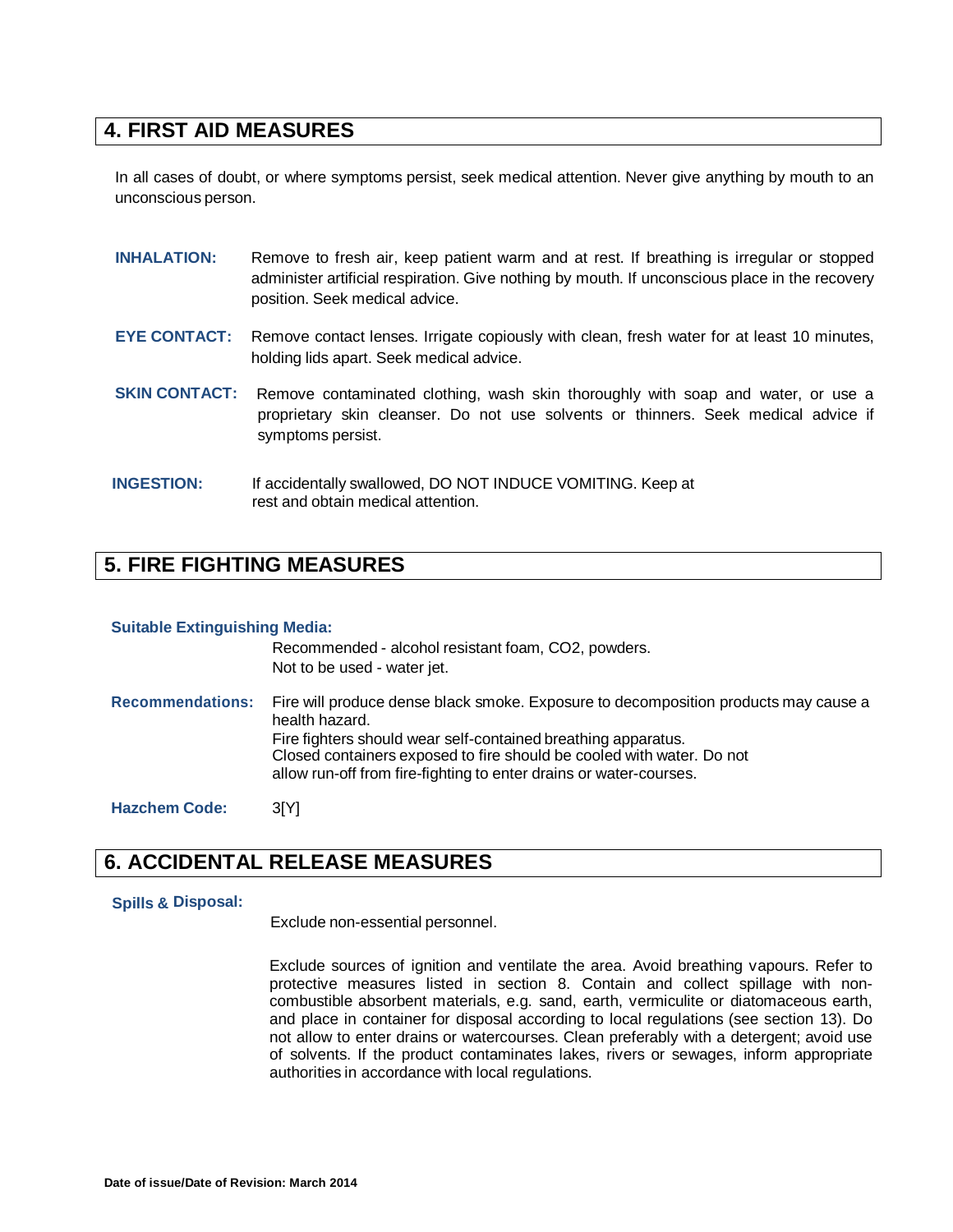### **7. HANDLING AND STORAGE**

Persons with a history of skin sensitisation problems which are related to substances listed in section 3 of this safety data sheet should only be employed in processes in which this product is used under appropriate medical supervision.

#### **Handling Condition:**

Vapours are heavier than air and may spread along floors. They may form explosive mixtures with air. Prevent the creation of flammable or explosive concentrations of vapour in air and avoid vapour concentrations higher than the occupational exposure limits. In addition, the product should only be used in areas from which all naked lights and other sources of ignition have been excluded. Electrical equipment should be protected by the appropriate standard. Keep the container tightly closed. Exclude sources of heat, sparks and open flame. Non-sparking tools should be used. Avoid skin and eye contact. Avoid the inhalation of vapour and mist. Smoking, eating and drinking should be prohibited in storage and use areas. For personal protective equipment see Section 8. Always keep in containers made of the same material as the supply container, or in containers that are compatible with the product. The accumulation of contaminated rags may result in spontaneous combustion. Good housekeeping standards and regular safe removal of waste materials will minimise the risks of spontaneous combustion and other fire hazards.

#### **Conditions for Safe Storage:**

Observe the label precautions. Store in a cool, dry and well ventilated place. Store away from sources of heat, ignition and direct sunlight. No smoking. Prevent unauthorized access. Containers which are opened should be properly resealed and kept upright to prevent leakage. Do not use or store any paint container by hanging on a hook.

If this product has a flash point below 32 degrees Celsius, it must be stored in accordance with the Petroleum (Safety Measures) Act 1984.

#### **Specific Use(s):**

Where applicable refers to the product label and literature for the application and use instructions.

### **8. EXPOSURE CONTROLS/PERSONAL PROTECTION**

#### EXPOSURE LIMIT VALUES

| <b>HAZARDOUS INGREDIENT</b>                     | LTEL (8hr LTEL (8hr<br>TWA) ppm | TWA)<br>mg/m3 | mins) ppm | STEL (15 STEL (15 mins) Notes<br>mg/m3 |            |
|-------------------------------------------------|---------------------------------|---------------|-----------|----------------------------------------|------------|
| NAPHTHA (PETROLEUM),<br>HYDRODESULFURIZED HEAVY |                                 | 600           |           |                                        | OEL        |
| COBALT CARBOXYLATE                              |                                 | 0.1           |           |                                        | WEL        |
| ETHYL METHYL KETOXIME                           | 3                               | 10            |           |                                        | <b>SUP</b> |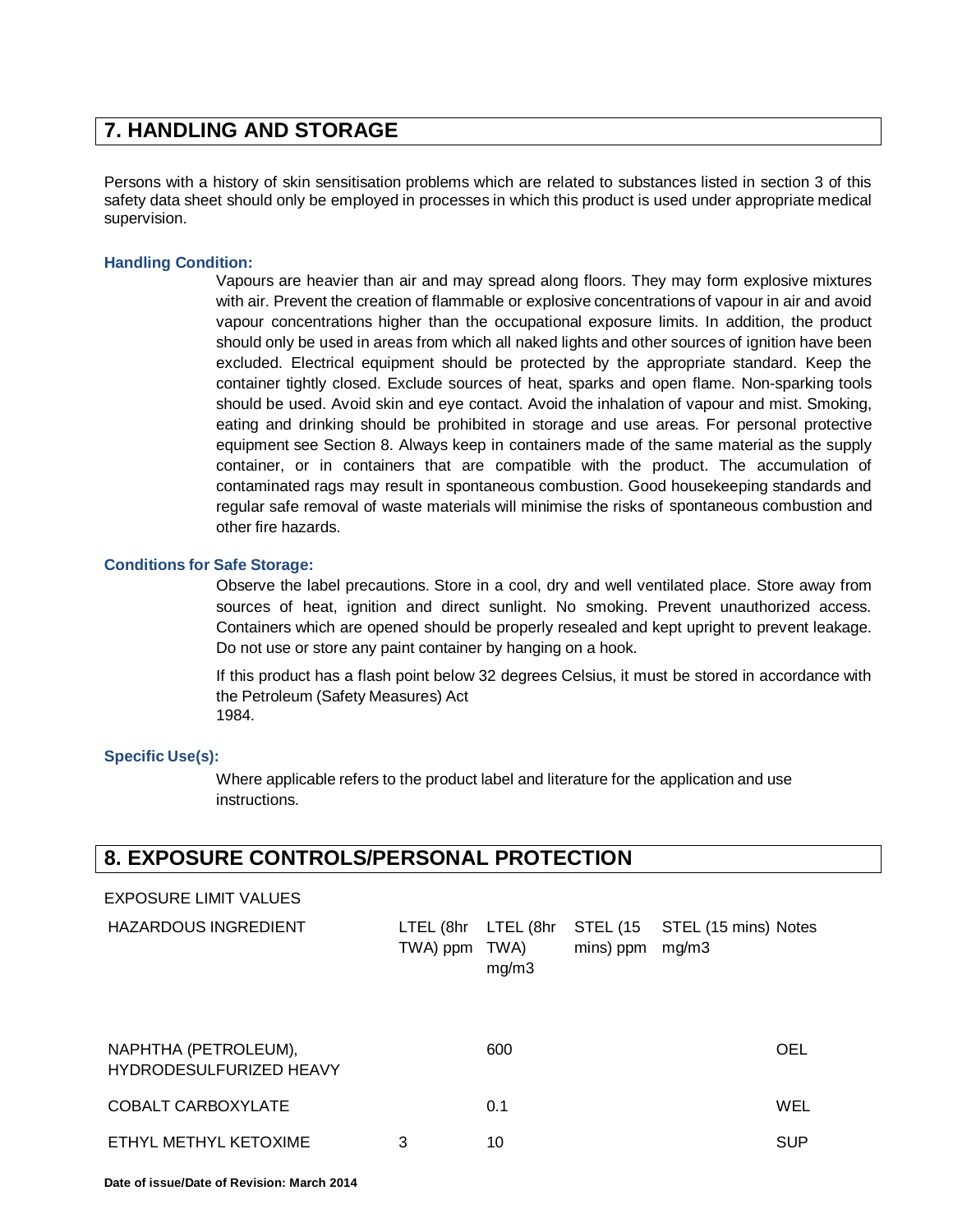OEL - Occupational Exposure Limits WEL - Workplace Exposure Limit SUP - Manufacturer's recommended Limit LTEL - Long-term Exposure Limit. TWA - Time weighted Average STEL - Short term Exposure Limit (15mins) sk - Risk of absorption through unbroken skin sen - Respiratory sensitizer rd - Figure quoted is for Respirable dust

id - Figure quoted is for Inhalable dust

Further guidance on WELs and OELs and on occupational exposure to harmful materials (including mixed exposures) is given in HSE Guidance Note EH40.

#### **EXPOSURE CONTROLS:**

All personal protective equipment, including respiratory protective equipment, used to control exposure to hazardous substances must be selected to meet the requirements of local regulations.

#### **RESPIRATORY PROTECTION:**

Avoid the inhalation of vapour, particulates and spray mist. Where reasonably practicable, this should be achieved by the use of local exhaust ventilation and good general ventilation. If this is not sufficient to maintain concentrations of particulates and solvent vapour below the occupational exposure limit, respiratory protection must be worn.

The selection of respiratory equipment should be in accordance with local regulations.

When spray applying, suitable respiratory equipment with positive air supply should be used in cases of insufficient ventilation or where operational procedures demand it. Ensure compliance with local regulations.

#### **HAND PROTECTION:**

Wear suitable gloves for protection against materials in section 3.

When skin exposure may occur, advice should be sought from glove suppliers on appropriate types and usage times for this product. The instructions and information provided by the glove supplier on use, storage, maintenance and replacement must be followed.

#### **EYE PROTECTION:**

Eye protection designed to protect against liquid splashes should be worn.

#### **SKIN PROTECTION:**

Cotton or cotton/synthetic overalls or coveralls are normally suitable. Grossly contaminated clothing should be removed and the skin washed with soap and water or a proprietary skin cleaner.

Dry sanding, flame cutting and/or welding of the dry paint film may give rise to dust and/or hazardous fumes. Wet sanding should be used wherever possible. If exposure cannot be avoided by the provision of local exhaust ventilation, suitable respiratory protective equipment should be used.

**ENVIRONMENTAL EXPOSURE CONTROLS:** See section 12 for detailed information.

### **9. PHYSICAL AND CHEMICAL PROPERTIES**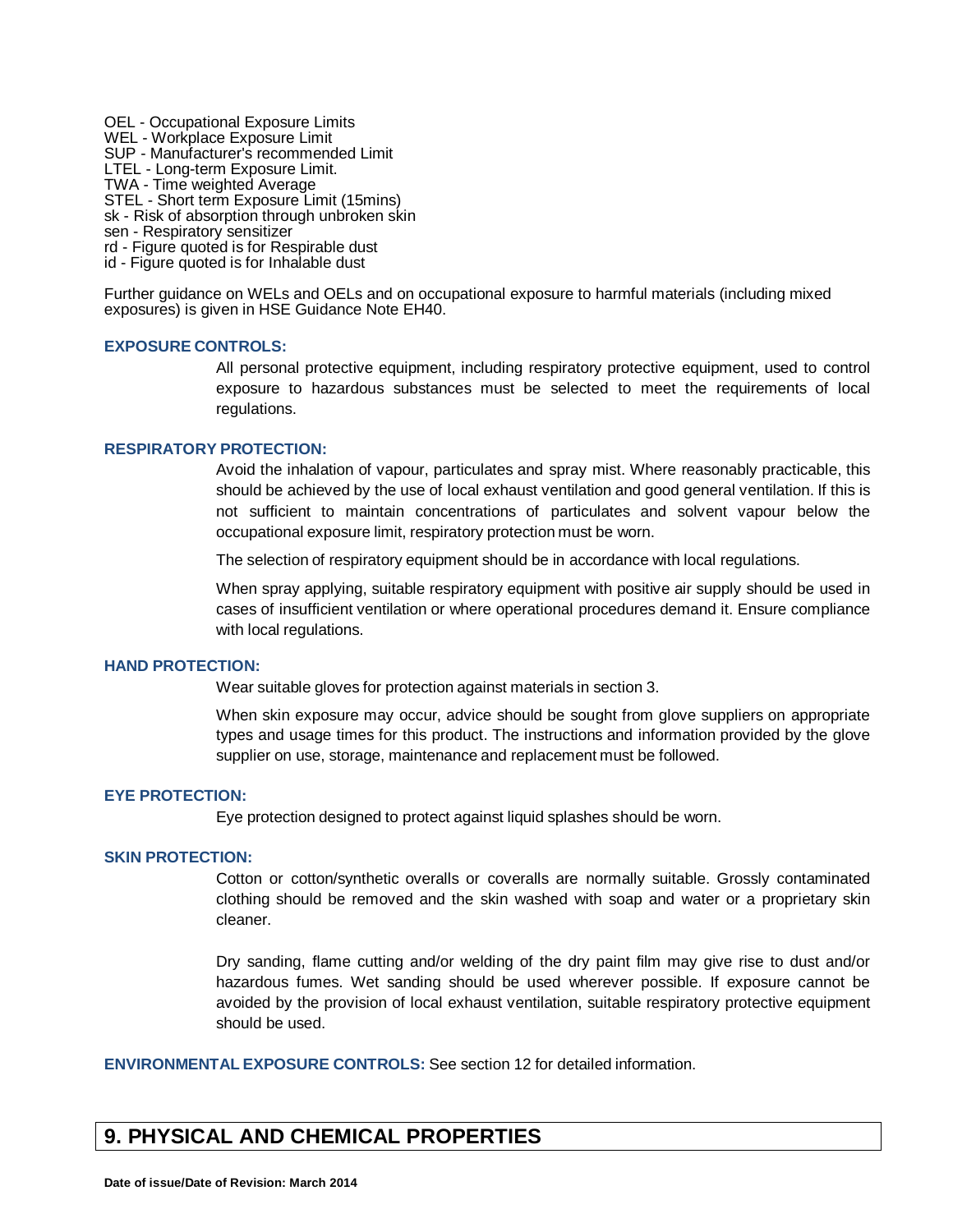| <b>Physical State:</b>      | Liquid                                         |
|-----------------------------|------------------------------------------------|
| <b>Flash Point:</b>         | $32 - 55^{\circ}$ C                            |
| <b>Specific Gravity:</b>    | 0.900 kg/L                                     |
| <b>Water Miscibility:</b>   | Insoluble                                      |
| $pH$ :                      | No information                                 |
| <b>Viscosity (Flowcup):</b> | Worst case (ISO 6mm Range)                     |
| <b>Explosion limits:</b>    | Lower - approx. $0.8\%$ Upper – no information |

### **10. STABILITY AND REACTIVITY**

#### **Conditions to Avoid:**

Extremes of temperature.

To prevent the creation of flammable concentrations of vapour in air, good natural ventilation, and if necessary, local exhaust ventilation, should be provided. The accumulation of dry overspray, contaminated rags, etc. may result in spontaneous combustion. Good housekeeping standards plus the regular and safe removal of waste materials will minimise the risk.

#### **Materials To Avoid:**

Keep away from oxidizing agents, strongly alkaline and strongly acidic materials in order to avoid exothermic reactions.

#### **Hazardous Decomposition Products:**

When exposed to high temperatures may produce hazardous decomposition products such as carbon monoxide and dioxide, smoke and oxides of nitrogen.

### **11. TOXICOLOGICAL INFORMATION**

There is no data available on the product itself. The product has been assessed following the conventional method in the Dangerous Preparations Directive and is classified for toxicological hazards accordingly.

This takes into account, where known, delayed and immediate effects and also chronic effects of components from short-term and long-term exposure by oral, inhalation and dermal routes of exposure and eye contact. See Sections 2 and 15 for details of the resulting hazard classification.

Over-exposures of vapour are irritating to eyes and respiratory system. Excessive concentrations may produce effects on the central nervous system including drowsiness. In extreme cases loss of consciousness may result. Long term exposure to vapour concentrations in excess of quoted OELs may result in adverse health effects. Splashes entering the eye will cause discomfort and possible damage. Prolonged contact with the skin may have a defatting effect which may lead to skin irritation and in some cases dermatitis.

This product contains methyl ethyl ketoxime. The classification given in Section 3 is in concurrence with Annex 1 of EU Directive 67/548/EEC. Ingestion studies in animals have shown that repeated doses have an adverse effect on the blood. A lifetime inhalation study in rats and mice produced damage to the nasal membranes and liver tumors. The relevance of the carcinogenicity findings to humans is uncertain. The new data may lead to a future reclassification of methyl ethyl ketoxime. Further studies are to be conducted.

### **12. ECOLOGICAL INFORMATION**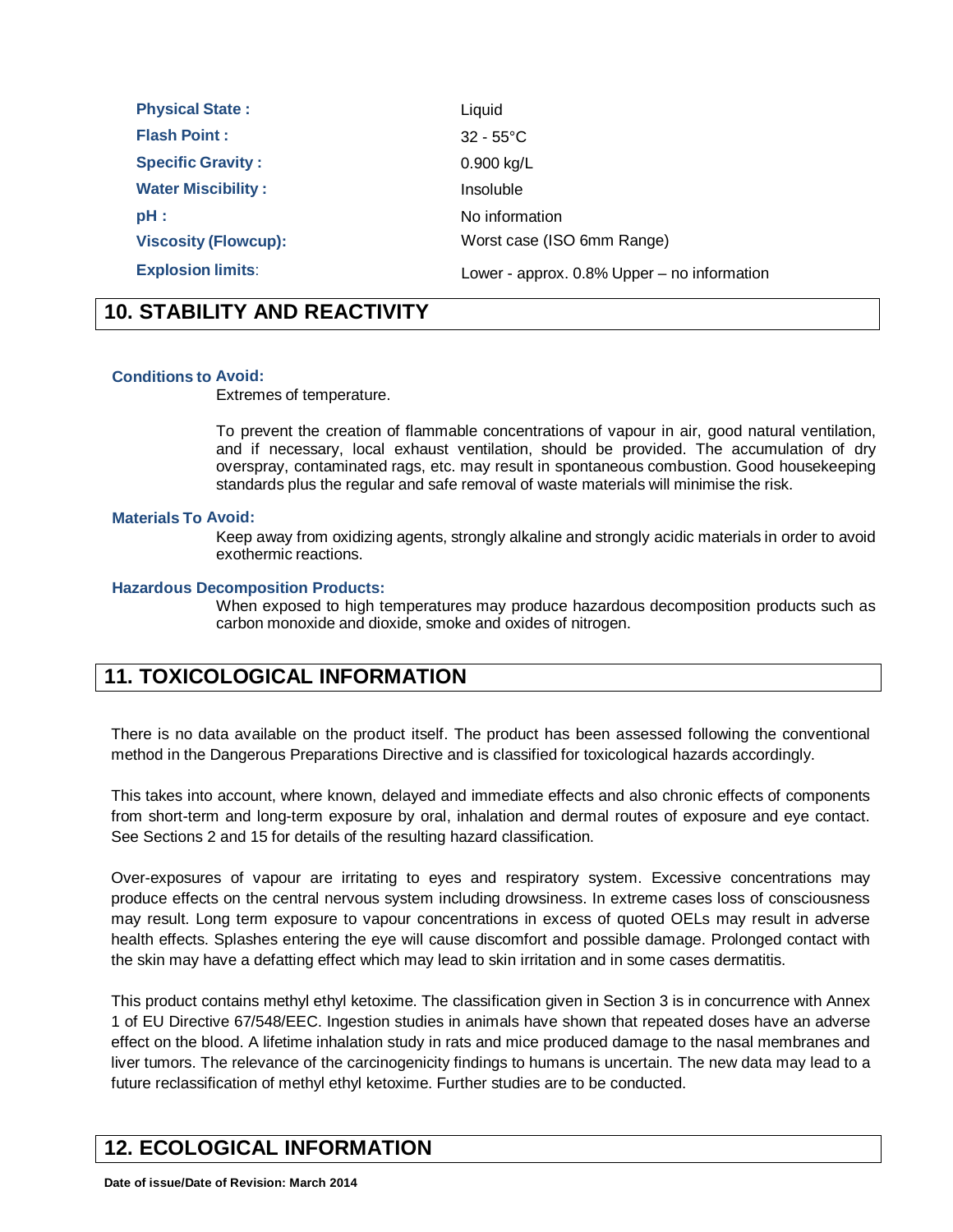There is no specific data available on the product itself.

The product should not be allowed to enter drains or watercourses or be deposited where it can affect ground or surface waters.

The Air Pollution Control requirements of regulations made under the Environmental Protection Act may apply to the use of this product.

Products classified as Marine Pollutants are indicated as such under Transport (section 14).

Products classified as Dangerous For the Environment are indicated as such in sections 2 and 15. Any substances in the product that are classified as Dangerous for the Environment, present at concentrations above those requiring listing are given in section 3.

### **13. DISPOSAL CONSIDERATIONS**

#### **DisposalConsiderations:**

Waste material and containers must be treated as a fire hazard and disposed of in accordance with local, state and national regulations.

#### **Product Disposal:**

Do not pour unwanted paint down the drain. Keep unwanted paint in sealed containers for disposal via special chemical waste collections.

#### **Container Disposal:**

Empty paint cans should be left open in a well-ventilated area to dry out. When dry, recycle steel containers via steel recycling programs. Check with your local council for details.

### **14. TRANSPORT INFORMATION**

Transport within user's premises:

Always transport in closed containers that are upright and secure.

Ensure that persons transporting the product know what to do in the event of an accident or spillage.

Transport to be in accordance with ADR for road, IMDG for sea. The transport classifications provided in this section are not valid for transport by Air. Please call the number in section 1 of this safety data sheet to obtain more information on this products classification for Air transport.

| <b>ADR Classification Information</b>   |              | <b>IMDG Classification Information</b> |              |  |
|-----------------------------------------|--------------|----------------------------------------|--------------|--|
| UN Number:                              | 1263         | UN Number:                             | 1263         |  |
| <b>Proper Shipping</b><br>Name:         | <b>PAINT</b> | <b>Proper Shipping</b><br>Name:        | <b>PAINT</b> |  |
| Hazard Class :                          | 3            | Hazard Class :                         | 3            |  |
| Sub-Hazard Class:                       |              | Sub-Hazard Class:                      |              |  |
| Packing Group:                          | Ш            | Packing Group:                         | Ш            |  |
| <b>Technical Name</b><br>$(NOS only)$ : |              | <b>Technical Name</b><br>(NOS only):   |              |  |

**Date of issue/Date of Revision: March 2014**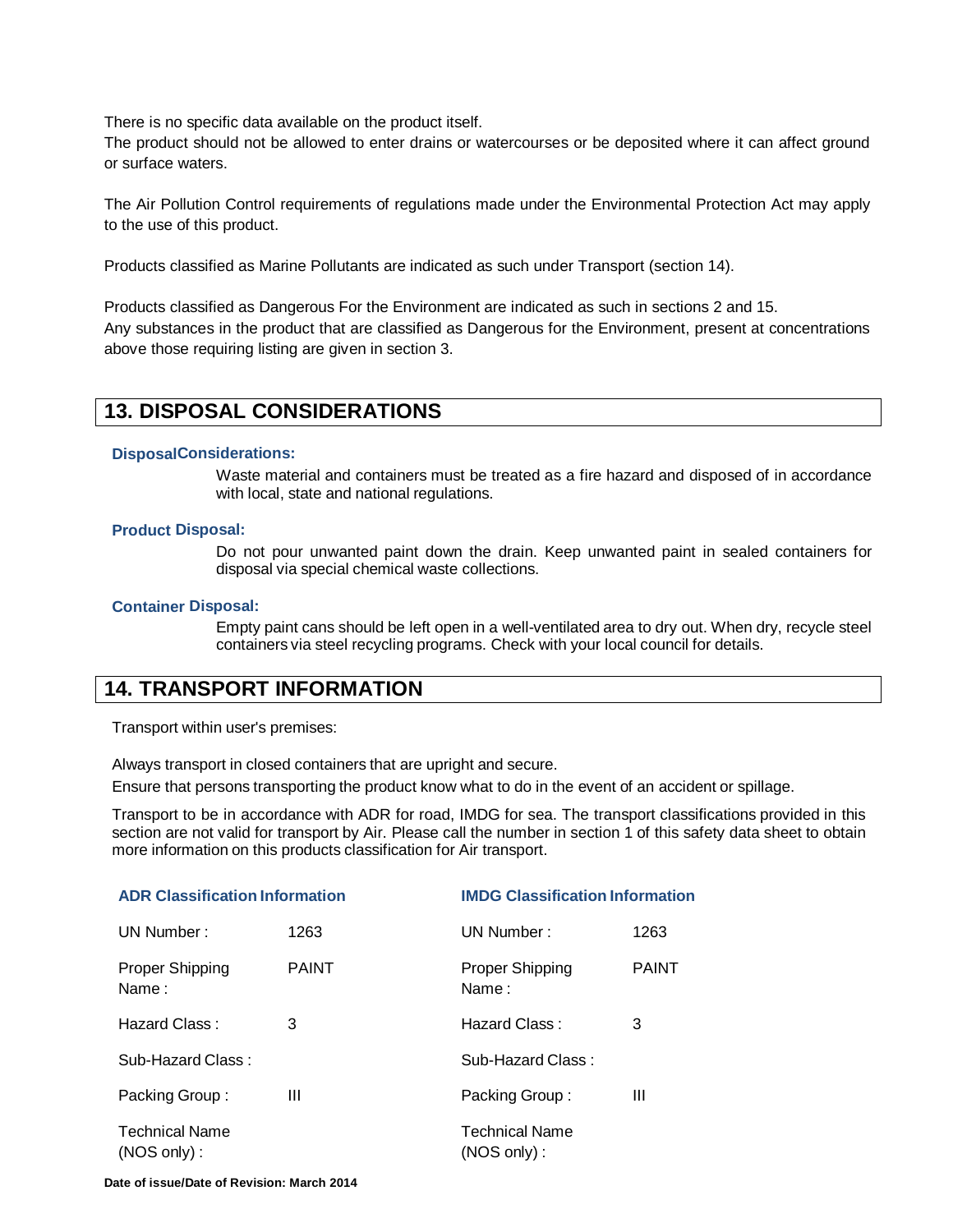| Ltd Qty Code:            | LQ7              | Ltd Qty Maximum:                              | 5.0 litres          |
|--------------------------|------------------|-----------------------------------------------|---------------------|
| Packing<br>Instructions: | P <sub>001</sub> | Packing<br>Instructions:                      | P <sub>001</sub>    |
|                          |                  | <b>Marine Pollutant</b><br>if indicated here: | * MARINE POLLUTANT* |
|                          |                  | <b>Emergency Schedule</b><br>No:              | $F-E, S-E$          |
|                          |                  | Flashpoint:                                   | $32 - 55^{\circ}$ C |

### **15. REGULATORY INFORMATION**

This product has been assessed under the Dangerous Preparations Directive (1999/45/EC) and is classified as follows:

**Indications(s) Of Danger:** Dangerous For the Environment

**Symbols Letter(s):** N

**Warning Label Phrases:**

R<sub>10</sub> Flammable.

R51/53 Toxic to aquatic organisms, may cause long-term adverse effects in the aquatic environment.

R67 Vapours may cause drowsiness and dizziness.

R66 Repeated exposure may cause skin dryness or cracking.

Contains COBALT CARBOXYLATE, ETHYL METHYL KETOXIME, and PIPERIDYL DERIVATIVE. May produce an allergic reaction.

| S <sub>2</sub>  | Keep out of the reach of children.                                                 |
|-----------------|------------------------------------------------------------------------------------|
| S <sub>17</sub> | Keep away from combustible material.                                               |
| S24             | Avoid contact with skin.                                                           |
| S <sub>29</sub> | Do not empty into drains.                                                          |
| S46             | If swallowed, seek medical advice immediately and show this container or label.    |
| S51             | Use only in well-ventilated areas.                                                 |
| S61             | Avoid release to the environment. Refer to special instructions/Safety data sheet. |
| S43(A)          | In case of fire use foam, dry powder, AAAF, CO2 - Never use water.                 |

Where 'J'and/or 'P' phrases are denoted, these are AkzoNobel or paint industry reference codes to additional phrases.

### **16. OTHER INFORMATION**

Text for R Phrases shown in section 3 describing each ingredient: